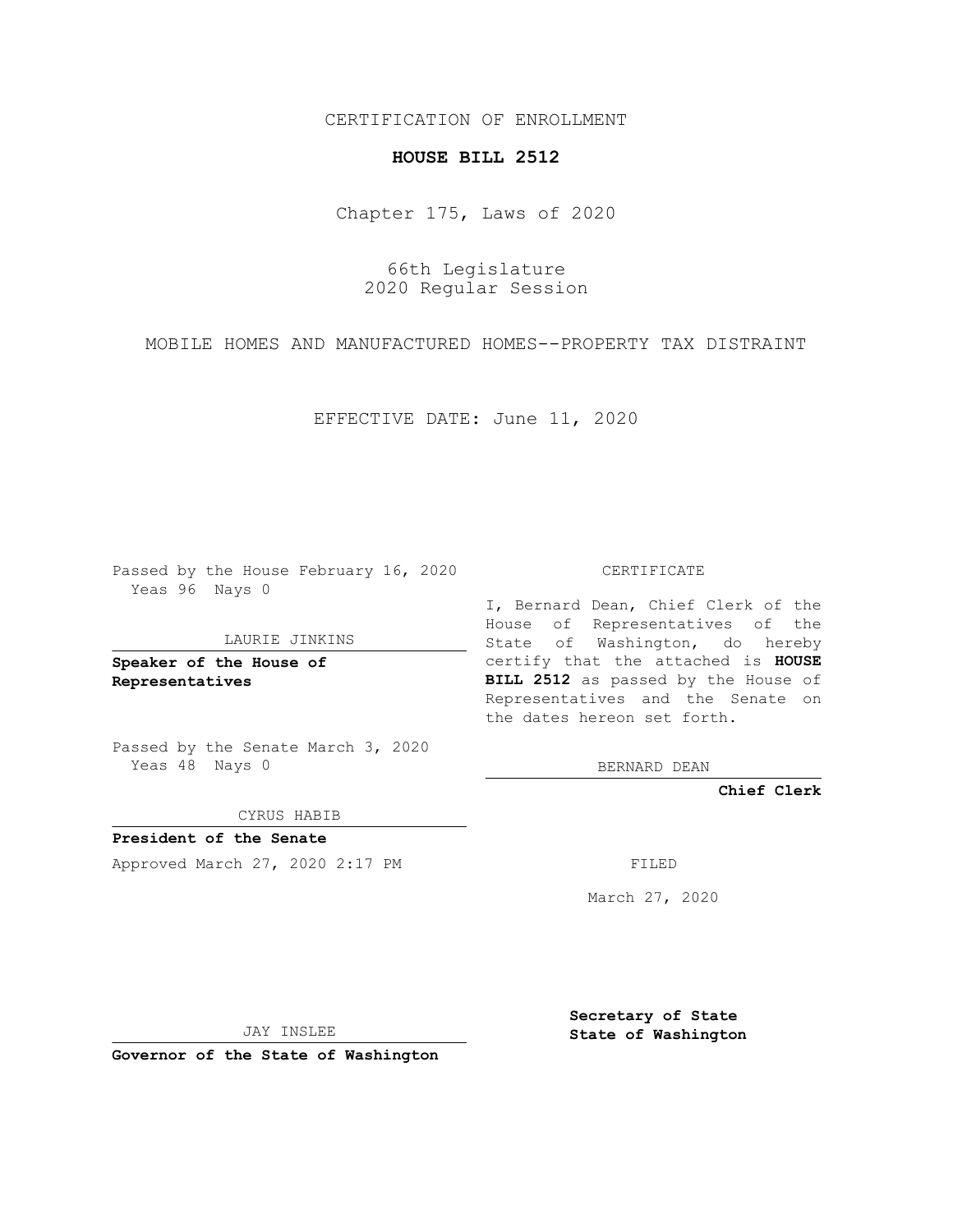## **HOUSE BILL 2512**

Passed Legislature - 2020 Regular Session

**State of Washington 66th Legislature 2020 Regular Session**

**By** Representatives Orwall, Stokesbary, Pollet, Ryu, Valdez, Volz, Leavitt, Gildon, Graham, Doglio, and Dufault

Read first time 01/15/20. Referred to Committee on Civil Rights & Judiciary.

1 AN ACT Relating to interest and penalty relief for qualified 2 mobile home and manufactured home owners; and amending RCW 84.56.070.

3 BE IT ENACTED BY THE LEGISLATURE OF THE STATE OF WASHINGTON:

4 **Sec. 1.** RCW 84.56.070 and 2019 c 75 s 2 are each amended to read 5 as follows:

6 (1) The county treasurer must proceed to collect all personal 7 property taxes after first completing the tax roll for the current 8 year's collection.

 (2) The treasurer must give notice by mail to all persons charged with personal property taxes, and if the taxes are not paid before they become delinquent, the treasurer must commence delinquent collection efforts. A delinquent collection charge for costs incurred 13 by the treasurer may be added to the account.

 (3) In the event that the treasurer is unable to collect the taxes when due under this section, the treasurer must prepare papers 16 in distraint, except as provided in (a) of this subsection. The papers must contain a description of the personal property, the amount of taxes including any amounts deferred under chapters 84.37 and 84.38 RCW that are a lien on the personal property to be distrained, the amount of the accrued interest at the rate provided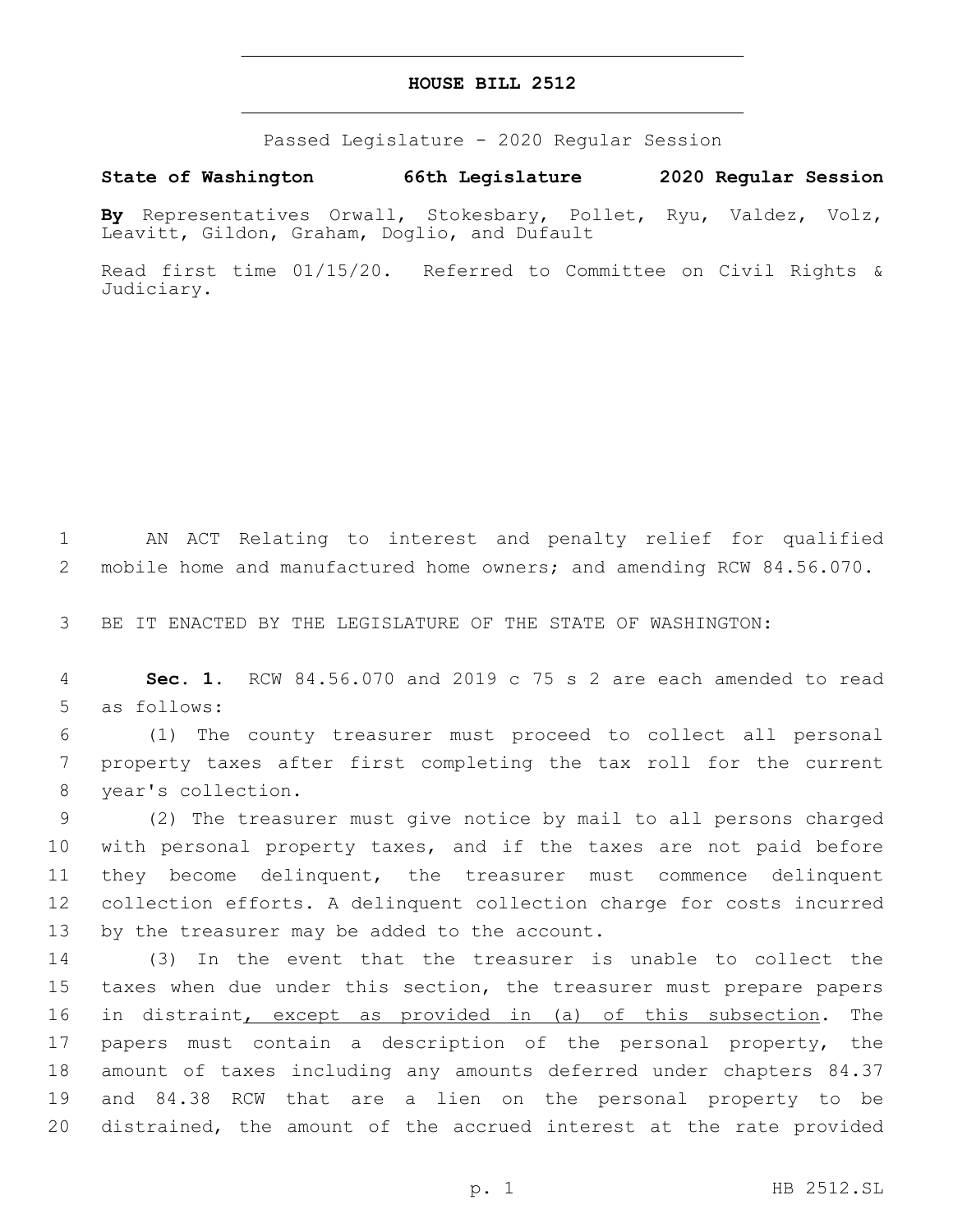by law from the date of delinquency, and the name of the owner or 2 reputed owner.

 (a) Except as provided in (f) of this subsection, nontitle eliminated mobile homes and manufactured homes, as defined in RCW 46.04.302, are subject to distraint no sooner than three years after the date of first delinquency.

 (b) The treasurer must without demand or notice distrain sufficient goods and chattels belonging to the person charged with the taxes to pay the same, with interest at the rate provided by law from the date of delinquency, together with all accruing costs. The treasurer must proceed to advertise the distraint by posting written notices in three public places in the county in which the property has been distrained, including the county courthouse. The notice must state the time when and place where the property will be sold.

 $((+b))$  (c) The county treasurer, or the treasurer's deputy, must tax the same fees for making the distraint and sale of goods and chattels for the payment of taxes as are allowed by law to sheriffs for making levy and sale of property on execution. Traveling fees must be computed from the county seat of the county to the place of 20 making distraint.

 $(1)$  (((e))) (d) If the taxes for which the property is distrained, and the interest and costs accruing thereon, are not paid before the 23 date appointed for the sale, which may not be less than ten days after the taking of the property, the treasurer or treasurer's designee must proceed to sell the property at public auction, or so much thereof as is sufficient to pay the taxes and any amounts deferred under chapters 84.37 and 84.38 RCW that are a lien on the property to be sold, with interest and costs. If there is any excess 29 of money arising from the sale of any personal property, the treasurer must pay the excess less any cost of the auction to the owner of the property so sold or to his or her legal representative.

 (( $\left(\frac{1}{d} \right)$ ) (e) If necessary to distrain any standing timber owned separately from the ownership of the land upon which the same may stand, or any fish trap, pound net, reef net, set net, or drag seine fishing location, or any other personal property as the treasurer determines to be incapable or reasonably impracticable of manual delivery, it is deemed to have been distrained and taken into possession when the treasurer has, at least thirty days before the date fixed for the sale thereof, filed with the auditor of the county wherein the property is located a notice in writing reciting that the